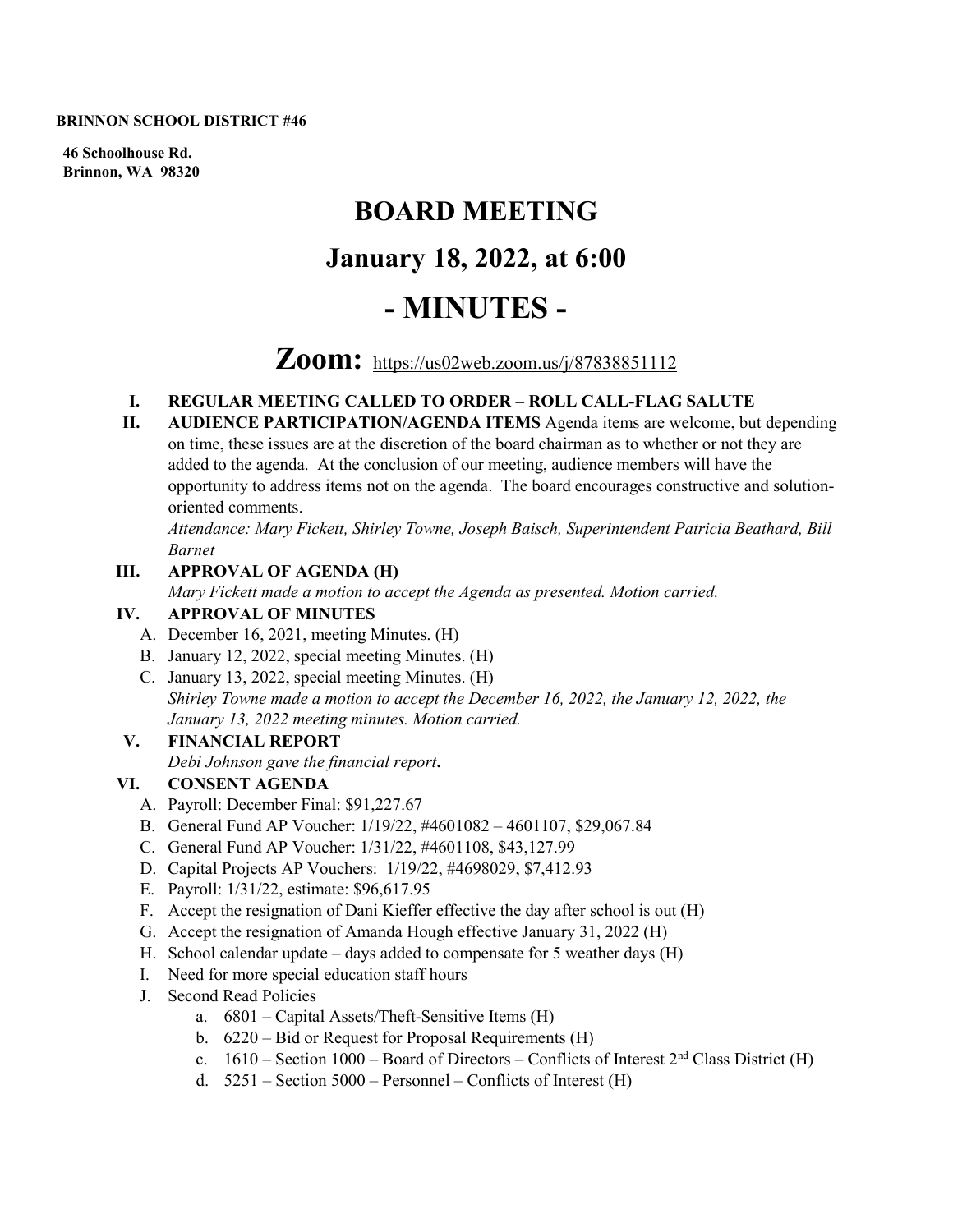*Shirley Towne made a motion to approve all the Consent Agenda A-J. Motion carried.*

### **VII. Action Item**

- A. Bids for bus
	- − Bid #1
		- 1. Purchase of the bus in as is condition, with no warranty given or implied from the School District
		- 2. My bid is \$250, with an increase of this offer, with an additional \$25 over and above any other offer, up to a maximum bid from me of \$1575.
		- 3. If my bid is accepted, I will provide payment within 3 days.
	- − Bid #2
		- 1. Transportation Co-op estimates the scrap value as \$900 \$1,000
	- − Two phone call inquiries one from a school district, that decided against the
		- purchase, and another from an unidentified company that did not respond in time.
- B. Spokane Virtual Learning (H)
	- − Branded as Brinnon School District Online Academy
	- − Cost is \$5,000/year for a full-time student/ apportionment is at least \$8,726

*Shirley Towne made a motion that we accept Bid #1 and its conditions. Motion carried.*

*Mary Fickett made a motion that we approve a partnership with Spokane Virtual Learning. Motion carried.*

#### **VIII. STATUS OF THE SCHOOL - SUPERINTENDENT'S REPORT**

- A. School Board Appreciation
- B. Change in Washington Reading Corps cost for 2022-2023 school year
	- a.  $2021-2022$  we pay \$5,000/member & member is paid \$1,945 per month for this year, WRC allowed for higher stipend with lower one-time cost.
	- b. 2022-2023 two choices:
		- i. We pay \$5,000/member & member is paid \$1,571 per month
		- ii. We pay \$10,200/member & member is paid \$2,066 per month
- C. COVID updates
	- a. School flowchart  $(H)$  4<sup>th</sup> version in the last 5 weeks
	- b. School test supplies
	- c. Board/Staff COVID response strategy comply with all rules given to us by Jefferson County Public Health & do not add extra rules
- D. ICOS (Information and Condition of Schools) Score Update
- E. First Read: Policy 1114 Board Member Resignation and Vacancy (H)

#### **IX. FACILITIES**

A. Modular building -  $$350,000 - $185,000 = $165,000$  – we have used \$119,238 of the budgeted overage. (\$25,000 funded by Jefferson County ARP Grant.) Approximately \$42,000 expected, but not billed yet.

| Elevation certificates                               | \$2,400 |
|------------------------------------------------------|---------|
| Wetland & Habitat Survey                             | \$4,228 |
| Permit                                               | \$2,252 |
| Tree cut to ground level $&$ cleanup – Justin Reeves | \$2,198 |